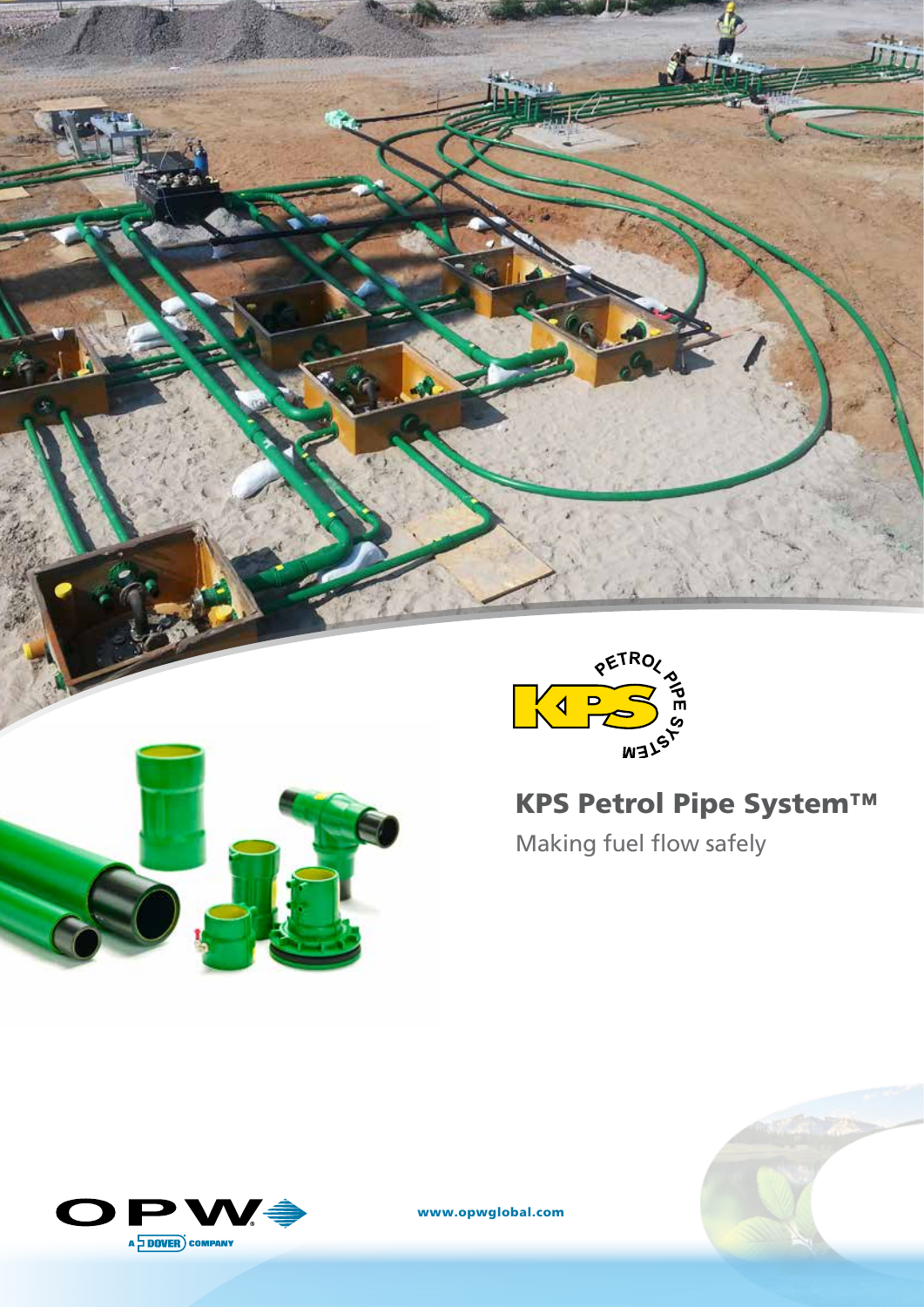# **For retailers**

#### Piping for all fuels - No leaks, no permeation

KPS Petrol Pipe System™ is suited for use with all current liquid fuels like petrols, diesels, ethanol (E85), biodiesels as well as with additives like AdBlue (DEF). The KPS petrol pipe is made of high density polyethylene with liners to prevent permeation of fuel and static charging by low conductivity fuels. The superior construction of the KPS petrol pipe makes it uniquely suited for conveyance of hazardous fuels in underground applications. You can rest assure that the KPS pipe you install today can be used for all concievable future fuels and biofuel additives.



#### True secondary containment

We are passionate about providing a leak-free and permeation-free solution for all filling stations. This is why we have invested heavily in the development of secondary containment, which means that pipes, bends, tees and fittings have double walls and an interstitial space to contain any leakage from the primary, fuel conveying pipe.

To prevent permeation, we deliver the outer pipe with the same permeation protection liner featured in the primary pipe. In case of a leak from the primary pipe into the space in between the pipes, no fuel can permeate through



the secondary pipe wall to the environment. All double wall KPS bends, fittings and tees used in fuel product lines also have permeation protection. This best-in-class practice exceeds the requirements of the current EN 14125 standard as well as the UL 971 standard and sets KPS apart from competing PE pipe systems that use unlined secondary containment which will permeate *120 times more.*

#### **Permeation allowed by EN and UL vs. actual KPS performance**

|                              | <b>EN 14125 (g/m<sup>2</sup>/day)</b> | UL 971 (g/m <sup>2</sup> /day) | KPS Pipe $(g/m^2/day)$ |
|------------------------------|---------------------------------------|--------------------------------|------------------------|
| <b>Pressure/suction line</b> | 0.2                                   | I .O                           |                        |
| Ventilation/VR line          | 2.0                                   | 4.0                            |                        |
| Fill line                    | 2.0                                   | 4.0                            |                        |
| Secondary pipe               | 24.0                                  | 4.0                            | < 0.2                  |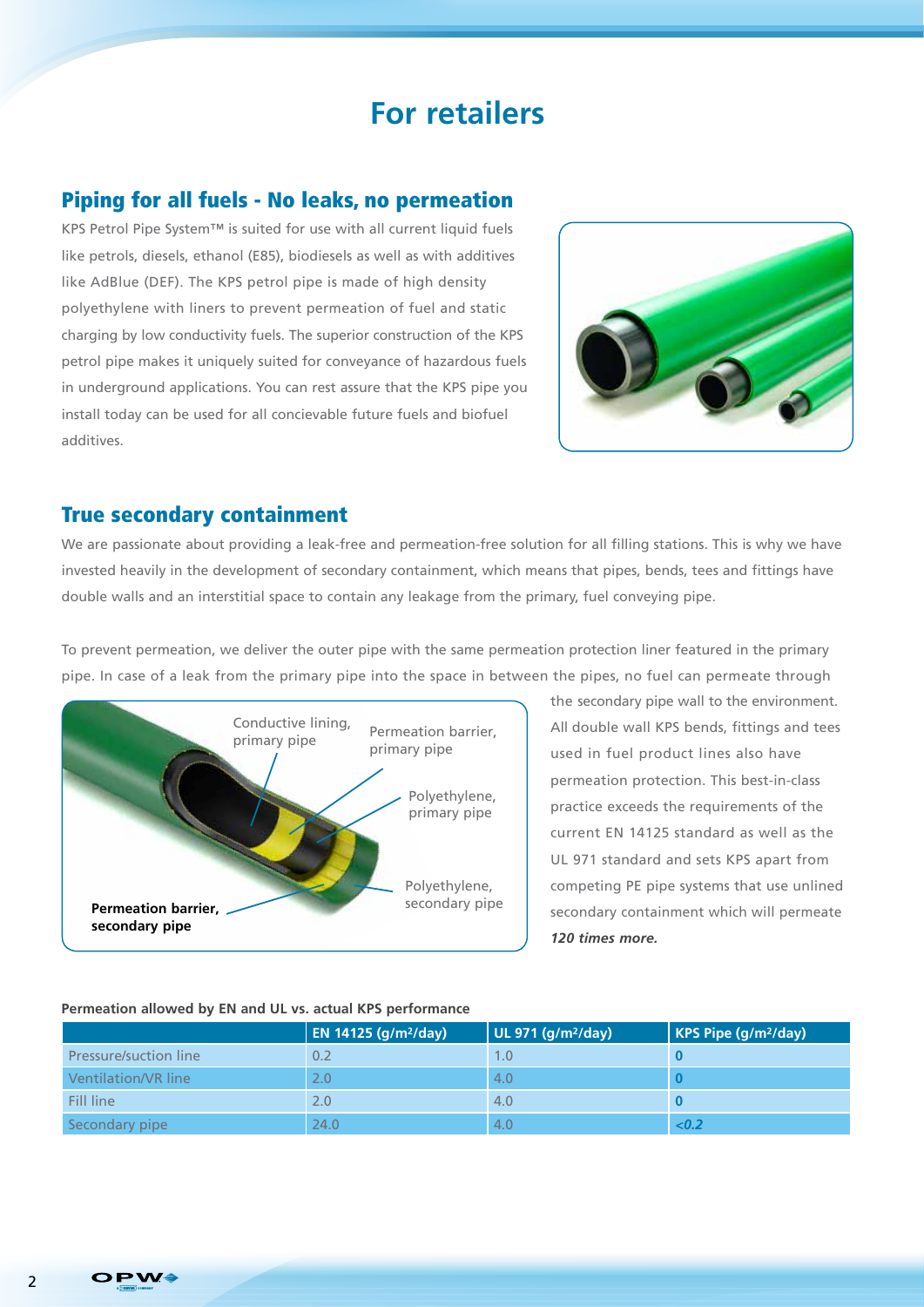## **For retailers**

### Safe in hazardous areas

KPS conductive pipes prevent the accumulation of static electricity in and around piping in hazardous areas. The risk of incendive discharges due to fuel flow is completely eliminated and the safety at your stations less vulnerable to static electricity hazards due to changing conditions, such as alterations in fuel blends and introduction of new biofuel components.

With conductive piping, less time can be spent on installing, checking and maintaining grounding of items in fill boxes, tank and dispenser sumps.







The conversion to conductive piping can be done gradually. On stations with existing non-conductive piping, individual pipe runs can be replaced with conductive piping during repair or upgrades.

### Quality installations

To promote high quality installations, KPS offers a structured installer training and certification program with both practical and theoretical content. To ensure complete consistency and reliability, the certification criteria are the same for all installers, in all countries. Since its launch in 2008, the KPS installer training and certification progam has resulted in a drastic cut in complaints on installations from retailers and project managers alike.

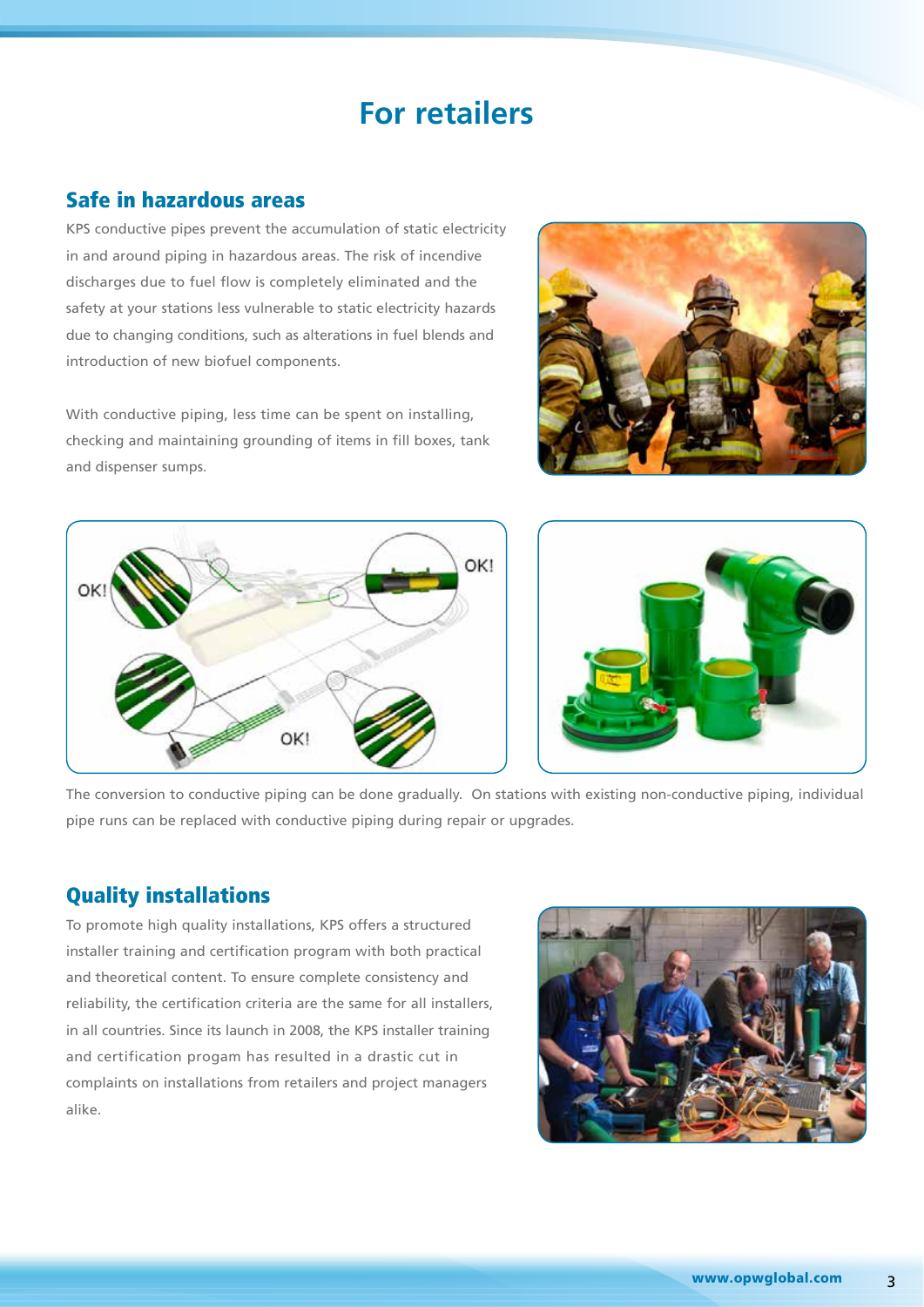## **For retailers**

### Design service to ensure compliance

Today, fuel retailers may or may not have engineering departments that can develop technical specifications and provide input to building project managers. OPW can provide engineers and architects with best practice examples and product drawings. If you do not have inhouse resources we can supply complete station specific installation drawings. Our design team can also help you make sure that the equipment you select comply with relevant standards and regulations in your country.



#### Proven supplier

The KPS Petrol Pipe System™ is developed by KPS, the leading developer, manufacturer and supplier of plastic piping for petrol, diesel and ethanol filling stations, with a track record going back to 1981. KPS petrol piping has successfully been installed at countless filling stations in Europe, Asia, Africa and the Middle East.

KPS is now part of OPW, a global supplier of fuel retail equipment and a Dover company (NYSE: DOV). We are certified to ISO 9001 and 14001.



## Approvals

The KPS Petrol Pipe System™ is approved to all major standards such as:

- EN 14125
- German DIBT approval
- UL 971
- ATEX 137
- EN 13463-1
- Cenelec TR-50404

In addition the KPS Petrol Pipe System™ is approved to various national and fuel specific standards. We do not market different pipes for different standards or markets. We supply the same pipe to all markets as the KPS Petrol Pipe System™ fulfills the requirements of all the above standards.



4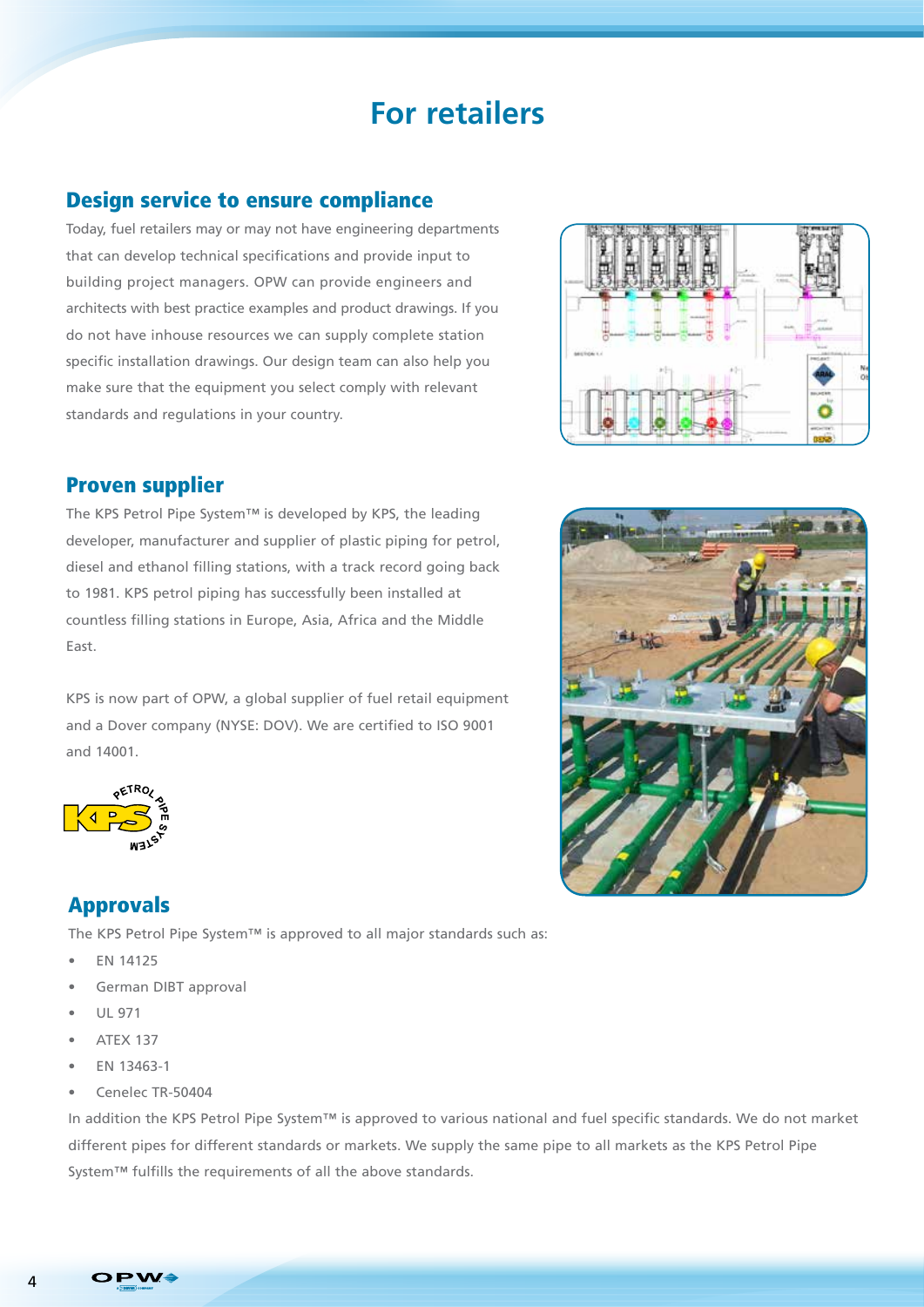# **For project managers and architects**

### Specifications and drawings

OPW can provide designers and architects with support already from the initial stages of a project. We can assist with the specifications and drawings that you need for your project. We can even make detailed, station specific installation drawings ready to use for the building permit application or installation - or provide customized training for project managers, designers and architects.



### Adaptable to local requirements

Although the KPS Petrol Pipe System™ is already a very complete product line we sometimes encounter new market requirements. Our product developers always work hard to find ways to match the requirements from different markets. Special requirements from the German market has resulted in a range of new products that have been incorporated in our standard product range.



#### Custom solutions

If we cannot find a standard solution to match customer requirements we will develop a tailored solution. Product developers and highly skilled production personnel will work together to find the most viable solution. The result can either be a new product or a pre-mounted factory-made assembly.

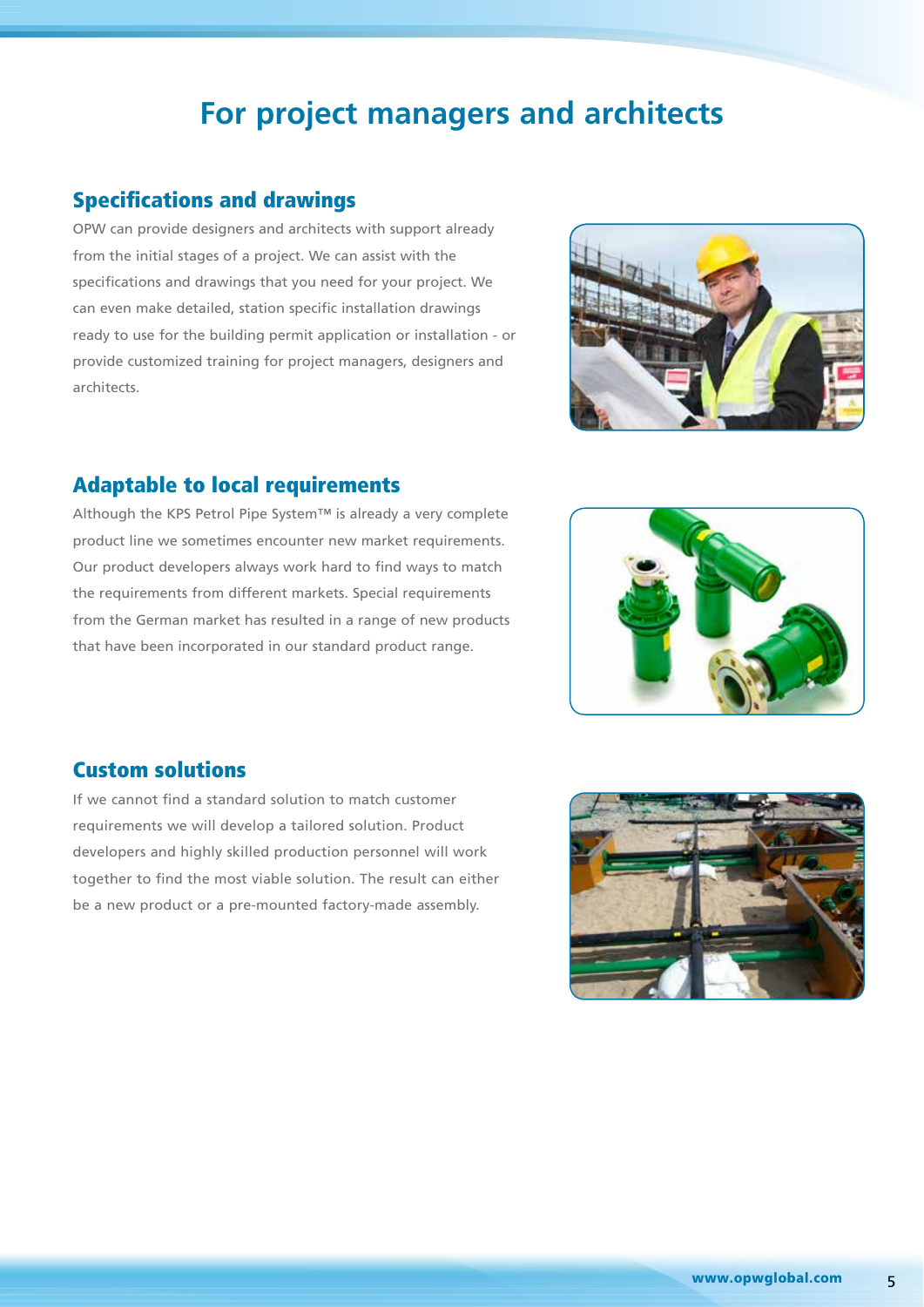## **For installers**

### Easy to install

With input from installers, the KPS Petrol Pipe System™ has evolved over the years to be the most installer friendly on the market. Constant feedback has improved welding sockets, entry seals, tees and other fittings to be more compact so that they fit better in small sumps and require less time and effort to install. Our double wall piping system is unrivaled when it comes to ease of installation.



### Short delivery times

We understand that once a contract has been awarded, retailers want installation, upgrade or maintenance work to start as soon as possible. If we have all items in stock we will ship from our Customer Service Centers within 24 hours of receiving your order. Items that are not in stock will be produced and shipped from our factory within 10 working days. OPW warehouses and local distributors create a tight knit distribution network across Europe, the Middle East and Africa.



### High service level

From first enquiry to delivery on site we do our best to make your work move along as smoothly as possible. If you find yourself with an unforseen problem on site, you can always ask for our help in finding a solution. If you end up short of something you need in order to complete the installation, we will ship the missing piece with highest priority.

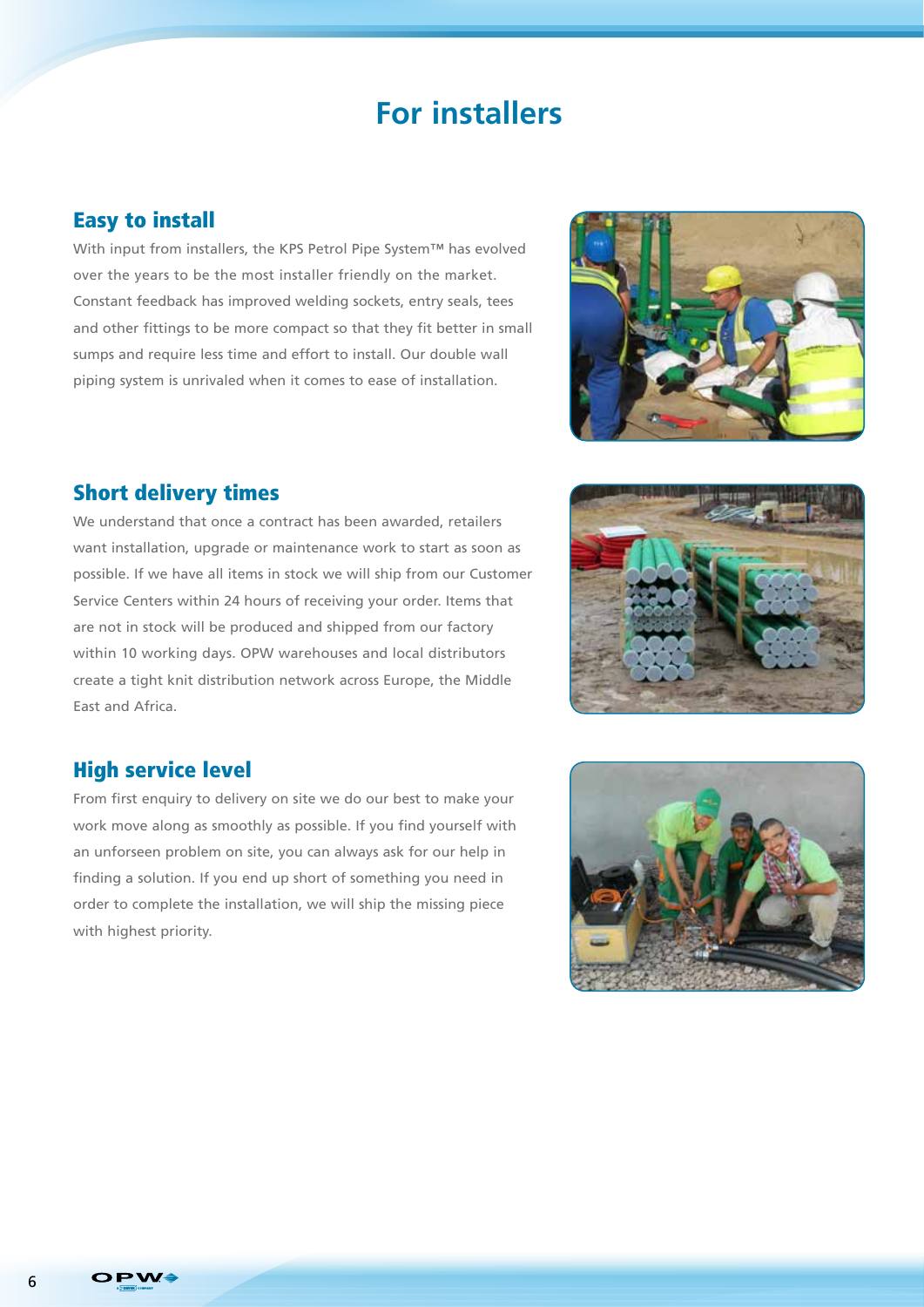## **For installers**

### Quality training program

For the KPS Petrol Pipe System™, OPW offers the industry's most relevant and proven training program. Our installer training includes practical exercises as well as realistic problem solving cases. All of our trainers are technical specialists that have been trained to deliver consistent high quality training. The KPS certification database lists all certified installers by company and country.



### Responsive tech support

KPS technical support is available from each of our OPW customer service centers. No matter what your question or problem is, we will make sure to supply you with an answer or a solution when you need it. When necessary we will come with you on site to provide installation support or to advise on best course of action. You can contact KPS technical support by phone, email or through the OPW web site.

### One pipe for everything - Less stock-keeping

Although the KPS pipe is available in different dimensions, the construction of the pipe is the same for all dimensions and we do not market pipes of different quality for different markets or for different use on the station. A 63 mm pipe can just as well be used as a product line as for stage 2 vapor recovery. Larger dimensions function equally well for ventilation/stage 1 vapor recovery or as fill lines. The result is less hazzle and fewer products to keep in stock.